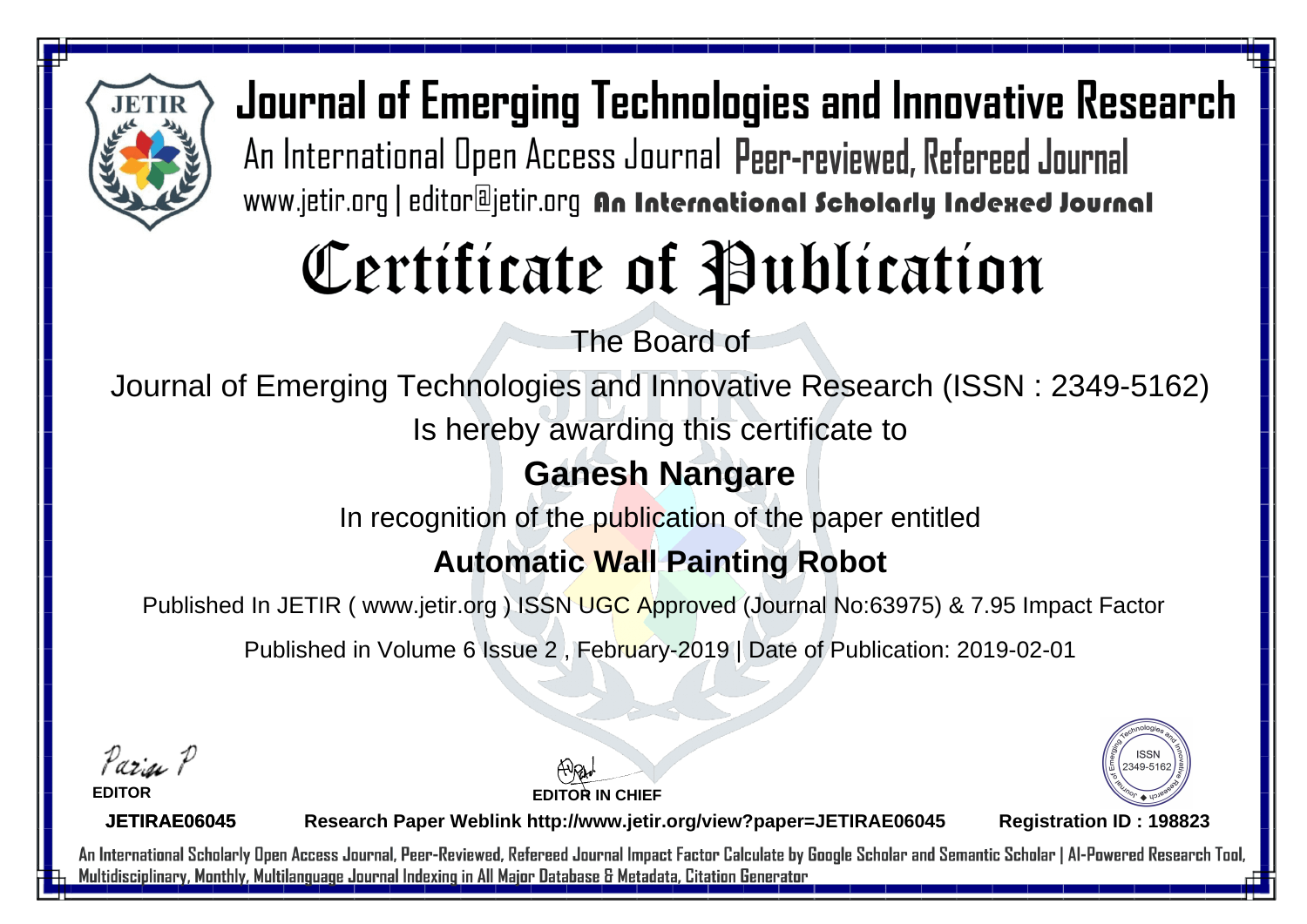

# Certificate of Publication

The Board of

Journal of Emerging Technologies and Innovative Research (ISSN : 2349-5162)

Is hereby awarding this certificate to

**Shubham Jadhav**

In recognition of the publication of the paper entitled

#### **Automatic Wall Painting Robot**

Published In JETIR ( www.jetir.org ) ISSN UGC Approved (Journal No: 63975) & 7.95 Impact Factor

Published in Volume 6 Issue 2 , February-2019 | Date of Publication: 2019-02-01

Parin P

**EDITOR**

**EDITOR IN CHIEF**



**JETIRAE06045**

**Research Paper Weblink http://www.jetir.org/view?paper=JETIRAE06045 Registration ID : 198823**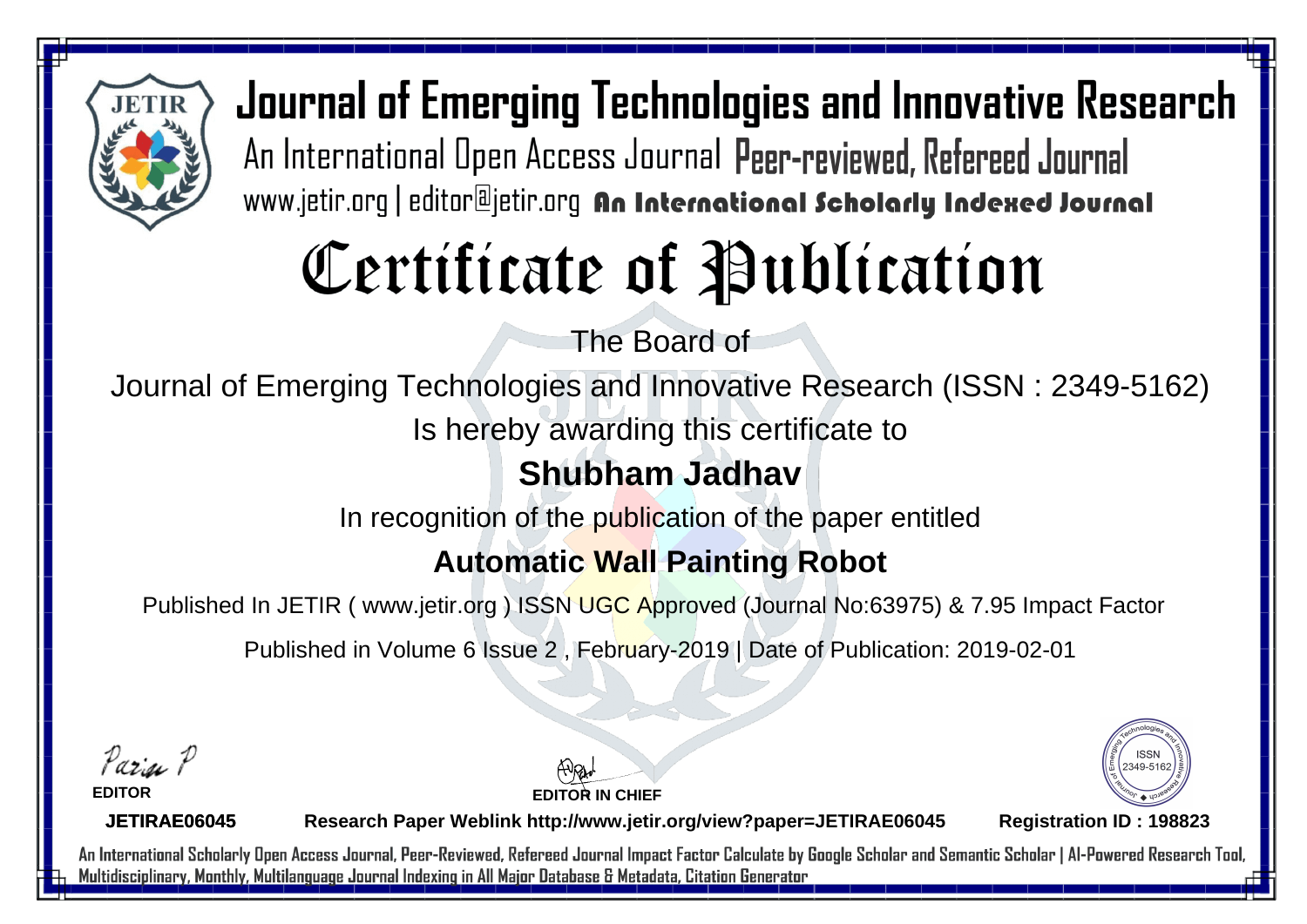

# Certificate of Publication

The Board of

Journal of Emerging Technologies and Innovative Research (ISSN : 2349-5162)

Is hereby awarding this certificate to

### **Gaurav Shinde**

In recognition of the publication of the paper entitled

### **Automatic Wall Painting Robot**

Published In JETIR ( www.jetir.org ) ISSN UGC Approved (Journal No: 63975) & 7.95 Impact Factor

Published in Volume 6 Issue 2 , February-2019 | Date of Publication: 2019-02-01

Parin P

**EDITOR**

**EDITOR IN CHIEF**



**JETIRAE06045**

**Research Paper Weblink http://www.jetir.org/view?paper=JETIRAE06045 Registration ID : 198823**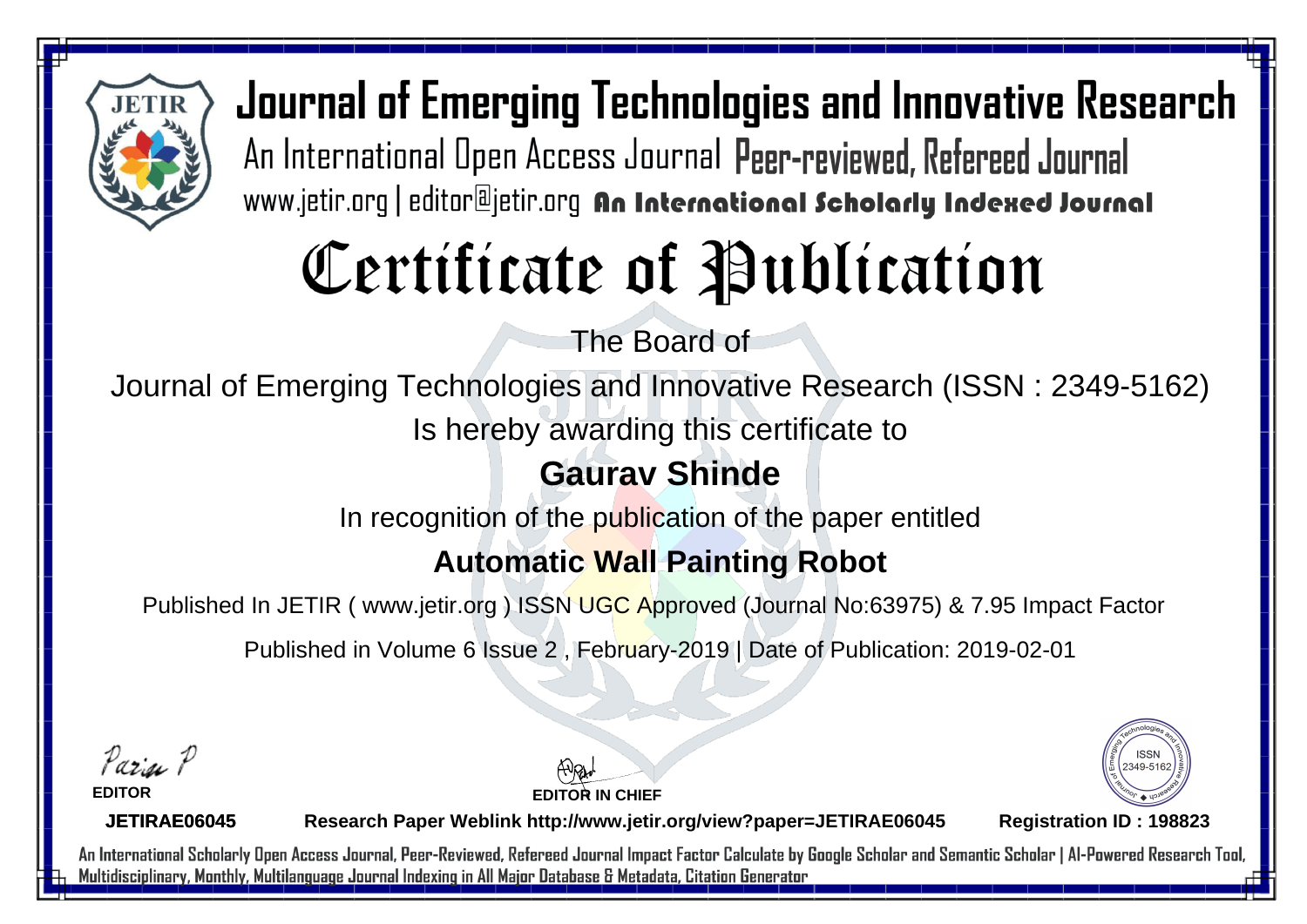

# Certificate of Publication

The Board of

Journal of Emerging Technologies and Innovative Research (ISSN : 2349-5162)

Is hereby awarding this certificate to

### **Jatin Suryawanshi**

In recognition of the publication of the paper entitled

#### **Automatic Wall Painting Robot**

Published In JETIR ( www.jetir.org ) ISSN UGC Approved (Journal No: 63975) & 7.95 Impact Factor

Published in Volume 6 Issue 2 , February-2019 | Date of Publication: 2019-02-01

Parin P

**EDITOR**

**EDITOR IN CHIEF**



**JETIRAE06045**

**Research Paper Weblink http://www.jetir.org/view?paper=JETIRAE06045 Registration ID : 198823**